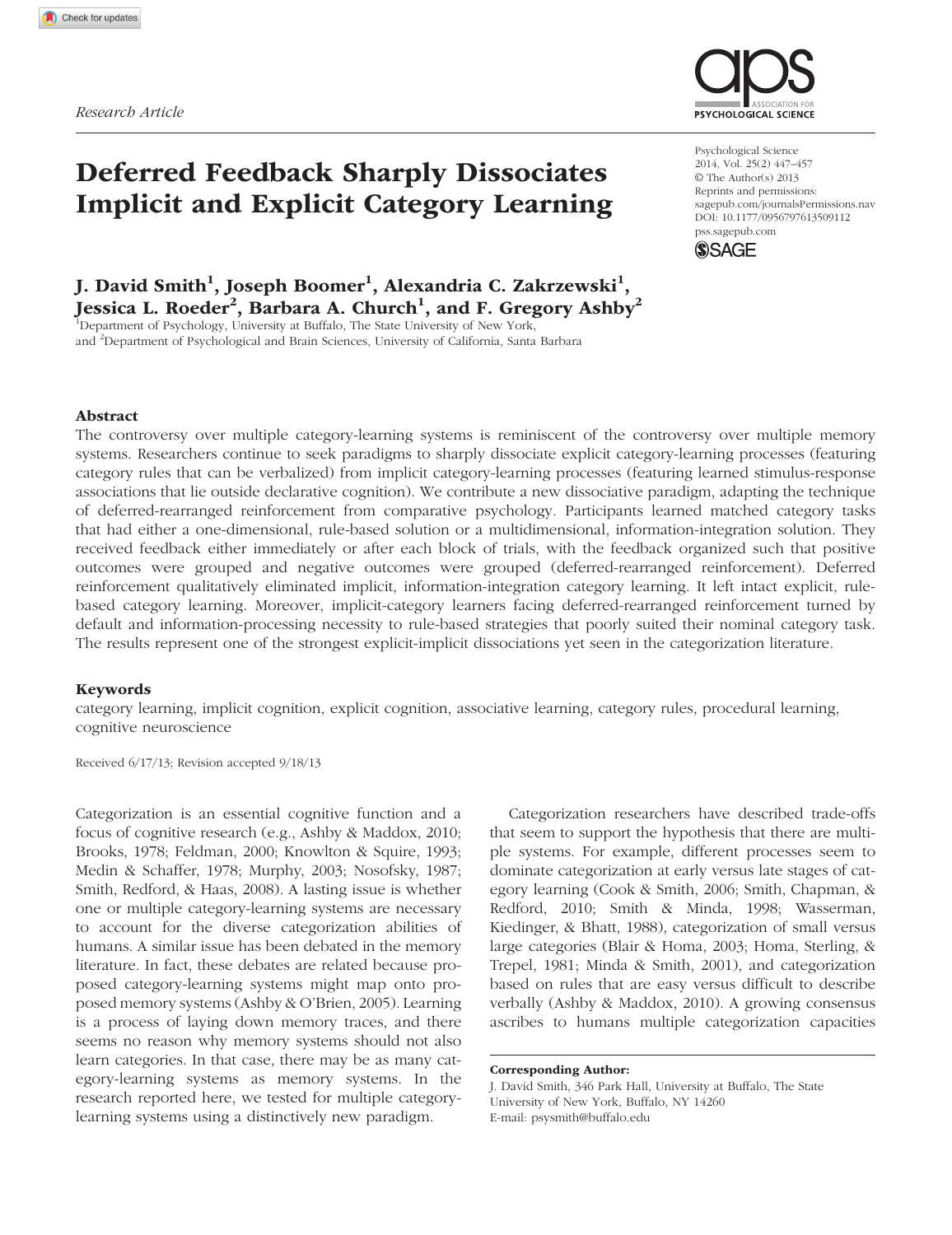(e.g., rule learning, prototype abstraction) that specialize in different aspects of learning and rely on different forms of memory (Ashby, Alfonso-Reese, Turken, & Waldron, 1998; Ashby & Ell, 2001; Erickson & Kruschke, 1998; Homa et al., 1981; Maddox & Ashby, 2004; Rosseel, 2002; Smith et al., 2012; Smith & Minda, 1998). Even so, some researchers question multiple-system interpretations of some results (e.g., Nosofsky & Johansen, 2000), and others argue that all categorization phenomena can be explained using a unitary, exemplar-based process in which every previously seen exemplar from all relevant categories is accessed and compared with the current stimulus before a category judgment is made (e.g., Newell, Dunn, & Kalish, 2010; Nosofsky, Stanton, & Zaki, 2005). Our research helps resolve this issue.

# Rule-Based and Information-Integration Categorization

Our empirical approach draws on the cognitive neuroscience of categorization (Ashby & Ell, 2001; Ashby & Valentin, 2005; Maddox & Ashby, 2004). This area distinguishes an explicit categorization system that recruits declarative memory from an implicit system that recruits

procedural memory. The explicit system learns by actively testing hypotheses using working memory and executive attention. It learns quickly, through sudden realizations of category rules that participants easily describe verbally. For example, people explicitly know a square's defining characteristics. In contrast, the implicit system learns associatively through procedural-learning processes akin to conditioning. It learns slowly, relying on temporally contiguous reinforcement signals. Participants generally cannot describe their implicit categorization strategies. For example, people correctly categorize wolves and German shepherds, but they do not easily explain how they do so.

Much of the evidence for these systems comes from rule-based (RB) and information-integration (II) category-learning tasks (Fig. 1). Each exemplar in these tasks is defined by its values on perceptually separable *X* and *Y* dimensions. For example, each stimulus might be a single line that varies across trials in length (Dimension *X*) and orientation (Dimension *Y*). In Figure 1, the gray and black symbols, respectively, denote the dimensional values of specific Category A and Category B members. Figure 1a shows possible stimuli for an RB task. Only variation in *X* carries valid category information; low and



Fig. 1. A rule-based category structure (a) and an information-integration category structure (b), depicted within an abstract  $101 \times 101$ stimulus space.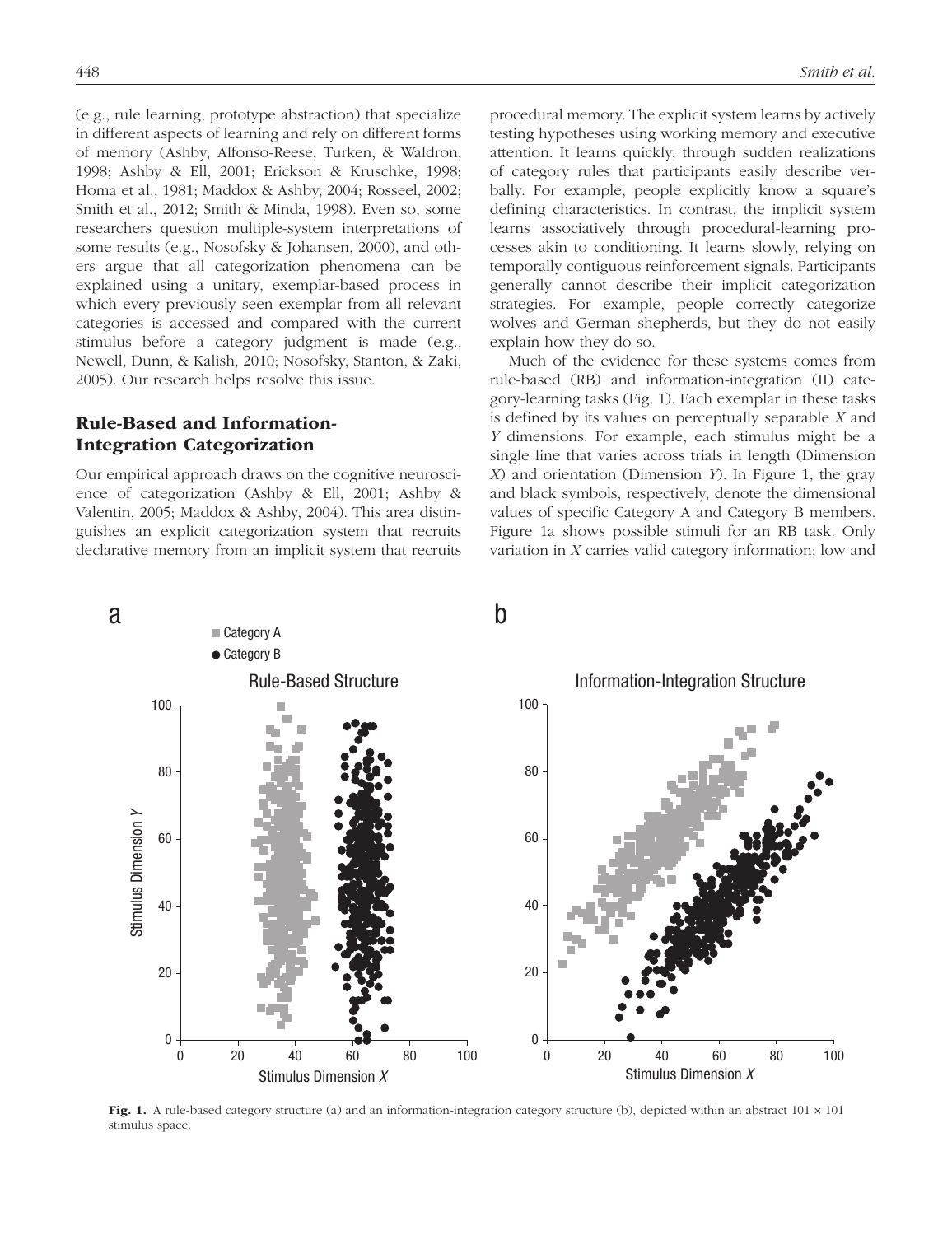high values on Dimension *X* define Category A and B members, respectively. The participant must discover this rule from successive presentations of single category exemplars with feedback. This is an RB task because the solution is a one-dimensional rule. The rule is explicit because it can be verbalized and is discoverable through explicit hypothesis testing.

In Figure 1b, Dimensions *X* and *Y* carry partially valid category information. To categorize stimuli accurately, the participant must learn some principle of dimensional integration. This is an II task. One-dimensional rules are not optimal. A vertical or horizontal category boundary will not partition the categories sufficiently and will cause errors. The cognitive system accomplishes dimensional integration, but it does so implicitly and procedurally. Humans cannot explain their solution of an II task verbally, especially when the stimulus dimensions are in different units (e.g., length and orientation).

The RB and II tasks are elegant mutual controls. They are matched for category size, within-category exemplar similarity, between-category exemplar separation, class discriminability (e.g., *d*′), and the proportion correct that is achievable by an ideal observer. The category structures in Figure 1 are simply rotations of one another through stimulus space. Therefore, there is no objective, a priori difference in difficulty between RB and II tasks. Smith et al. (2011) confirmed this equivalence by showing that pigeons (*Columba livia*) learn RB and II tasks equally well and at the same rate. Pigeons may learn these tasks at the same rate because they lack an explicit category-learning system that selectively advantages RB category learning. Humans generally learn RB tasks faster than II tasks, perhaps because they have that explicit system. If humans' learning-rate difference arose because the II task is inherently difficult, then a less cognitively sophisticated species (pigeons) should be more challenged on the II task (relative to the RB task) than humans are. That pigeons learn the tasks at the same rate is strong evidence that humans' learning-rate difference arises because they learn the tasks differently, not because one task is difficult. In the same way, multiplication is faster than repeated addition, not because it is easier, but because it is a different process that unfolds differently.

Many dissociations between RB and II category learning have been demonstrated. For example, II learning is selectively impaired when reinforcement on categorization trials is delayed for several seconds (Maddox, Ashby, & Bohil, 2003; Maddox & Ing, 2005), when learning is unsupervised (Ashby, Queller, & Berretty, 1999), and when category knowledge is imparted observationally, not through trial-based reinforcement (Ashby, Maddox, & Bohil, 2002). II learning is apparently served by a cascade of temporally constrained events (perception, response selection, reinforcement—Maddox & Ashby, 2004).

In contrast, RB category learning may be more robust to reinforcement delays, unsupervised learning conditions, and so forth. RB learning may rely on hypotheses actively held in working memory. Other dissociations for example, that RB learning is selectively hurt when working memory resources are occupied by a concurrent task—support this idea (Waldron & Ashby, 2001). Consequently, RB learning potentially has great flexibility in application. Because its category knowledge is held in declarative consciousness, it can be applied or adjusted before, during, or after a trial, and possibly even after the outcomes from several trials.

No single-system model and no simple difficulty hypothesis that has been proposed can account for even a few of the dissociations between RB and II category learning that have been reported. In contrast, the multiple-systems framework described here essentially predicts all of these dissociations a priori.

The evidence for multiple systems notwithstanding, the theoretical stakes are high, just as when the possibility of multiple memory systems emerged. Some categorization researchers apply a strict parsimony standard to defend a single-system account of categorization, and work continues to definitively evaluate the multiple-systems framework. Here, we introduce a new empirical dissociation that may qualitatively distinguish implicit and explicit categorization. The temporal constraints and flexibility of II and RB category learning, respectively, are crucial to the present test of the implicit-explicit framework in categorization.

## A New Empirical Approach

Our paradigm incorporates a technique from recent cross-species studies (e.g., Smith, Beran, Redford, & Washburn, 2006). Smith et al. sought to prevent monkeys' associative learning, to keep them from using trial-by-trial reinforcement to form stimulus-response linkages. The idea was to see if macaques, like humans, could supply instead their own cognitive construal of a task. Yet the researchers also had to include enough reinforcement to sustain the animals' participation.

The technique of deferred-rearranged reinforcement (hereafter, deferred reinforcement) met these requirements. Monkeys completed trial blocks with no feedback. At each block's end, they received together the reinforcements from all correct trials and then together the timeouts from all error trials. The processes of conditioning were defeated. The monkeys could not know which stimuli and responses they had gotten wrong or right. They could not learn stimulus-response pairs associatively.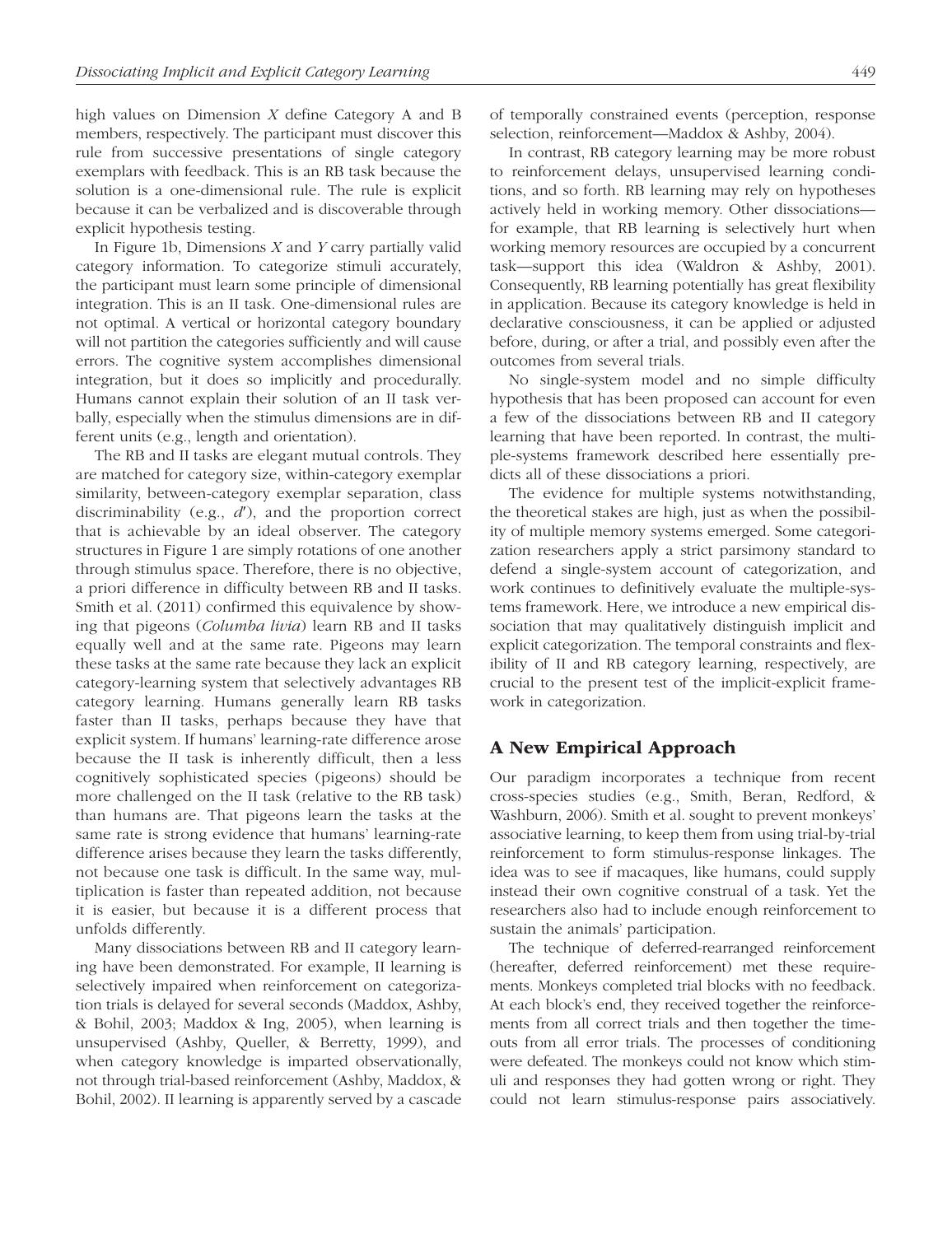Smith et al. (2006) showed that this technique did make the task's associative structure invisible for at least one macaque who clearly supplied his own cognitive construal instead.

## Predictions

This technique is ideally suited for studying and possibly dissociating RB and II category learning. Deferred reinforcement should defeat the reinforcement-based processes underlying II learning. One prediction of our study was that II learning would collapse under deferred reinforcement. In contrast, RB learners—by current theory would have in mind their hypothesis and could evaluate its success at block's end just as at trial's end. Thus, a second prediction was that RB learning would flourish under deferred reinforcement.

Finally, by current theory, the explicit system emphasizes one-dimensional rules. If deferred reinforcement disables II but not RB category learning, II participants facing deferred reinforcement might turn—by information-processing necessity—to one-dimensional rules instead. Thus, our third prediction was that participants in the II condition would supply their own RB task construal because that was what they still could do—much as the macaque in the study by Smith et al. (2006) supplied his own construal of a task with an associative structure that was made invisible.

The confirmation of these predictions would provide one of the clearest dissociations yet seen between RB and II category learning.

### Method

This experiment included four between-participants conditions created by crossing two category structures to be learned (RB, II) with two reinforcement conditions (immediate, deferred).

# *Participants*

University at Buffalo undergraduates with normal or corrected-to-normal vision participated for course credit. Participants' data were excluded if they completed fewer than 300 trials (1 and 4 participants excluded, respectively, from the RB-immediate and II-immediate conditions) or if they showed significantly lower performance during their last 100 trials than during their first 100 trials (1, 2, 3, and 2 participants excluded, respectively, from the RB-immediate, RB-deferred, II-immediate, and II-deferred conditions). The final sample included 84 participants divided equally among the four conditions (i.e., 21 participants in each condition).

### *Stimuli*

The stimuli were unframed rectangles containing green lit pixels, presented on a black background in the center at the top of a 17-in. computer monitor (resolution of 800 × 600 pixels). They were viewed from a distance of about 24 in.

The stimulus rectangles varied in size and pixel density. Both dimensions had 101 levels (Levels 0–100). Rectangle width and height (in screen pixels) were calculated as 100 + *level* and 50 + *level*/2, respectively. Thus, rectangle size ranged from  $100 \times 50$  (Level 0) to  $200 \times$ 100 (Level 100). Pixel density—that is, the proportion of pixel positions that were illuminated—was calculated as 0.05 × 1.018*level*. Thus, density varied from .0500 (Level 0) to .2977 (Level 100). Figure 2 shows the stimuli in the four corners of the stimulus space.

#### *Category structures*

Figure 1 shows the category structures used: a vertical RB structure with size (Dimension *X*) relevant and a majordiagonal II structure with size and density (Dimension *Y*) relevant. The categories were defined by bivariate normal distributions along the stimulus dimensions, as specified in Table 1. Each exemplar was selected as a coordinate pair in the  $101 \times 101$  space, and the abstract values were transformed into concrete size and density values. Each participant received his or her own sample of randomly selected category exemplars appropriate to the assigned task. To control for statistical outliers, we did not present exemplars whose Mahalanobis distance (e.g., Fukunaga, 1972) from the category mean exceeded 3.0.

#### *Procedure*

Participants were assigned randomly to the RB or II task and the immediate- or deferred-reinforcement condition. Trials continued until the 55-min session ended or the participant completed 600 trials.



Fig. 2. Illustration of the  $101 \times 101$  stimulus space.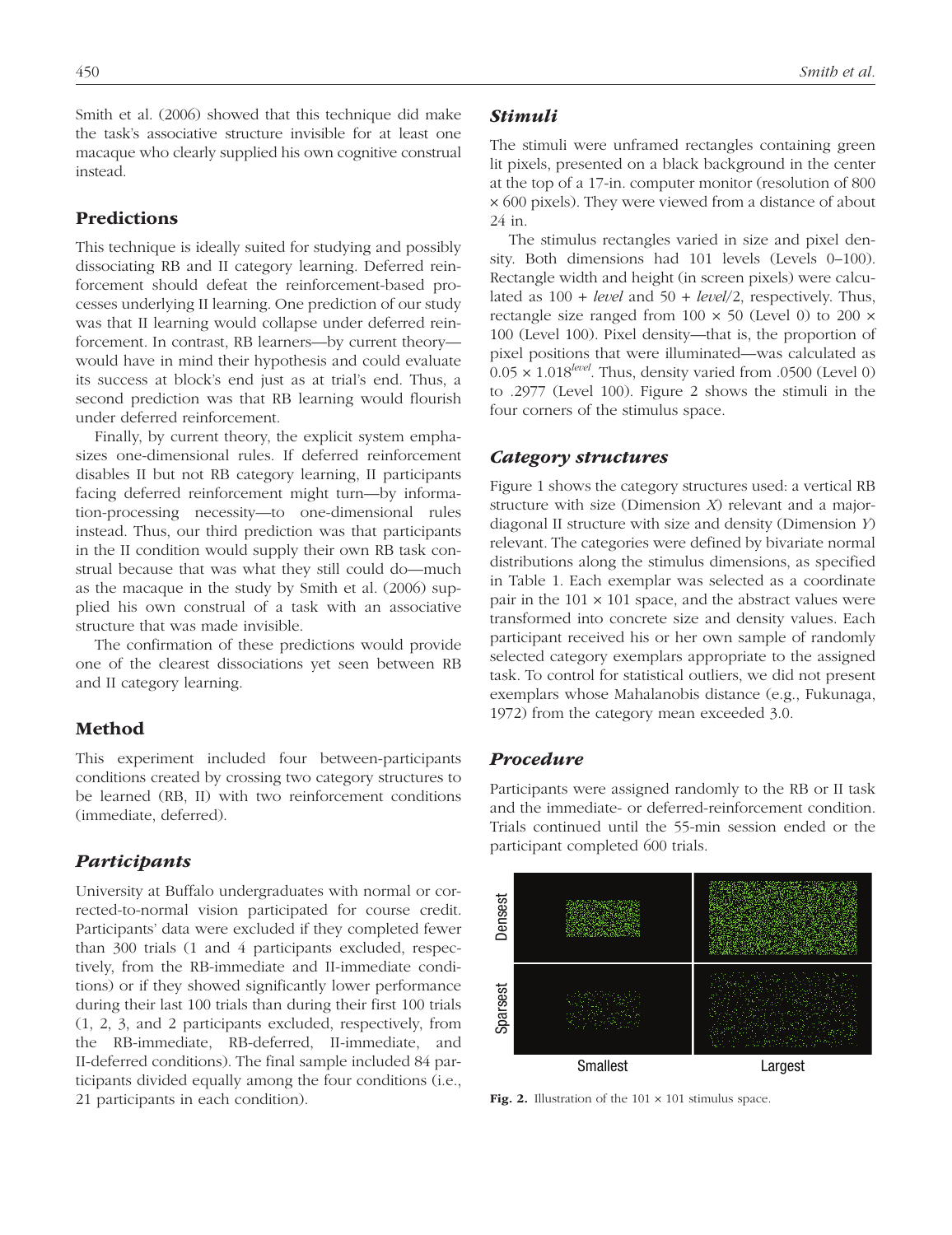| Task and category            | Mean of $X$ | Mean of $Y$ | Variance of $X$ | Variance of Y | XY covariance |
|------------------------------|-------------|-------------|-----------------|---------------|---------------|
| Rule-based task              |             |             |                 |               |               |
| Category A                   | 35.86       | 50.00       | 16.33           | 355.55        | O             |
| Category B                   | 64.14       | 50.00       | 16.33           | 355.55        | 0             |
| Information-integration task |             |             |                 |               |               |
| Category A                   | 40.00       | 60.00       | 185.94          | 185.94        | 169.61        |
| Category B                   | 60.00       | 40.00       | 185.94          | 185.94        | 169.61        |

Table 1. Distributional Characteristics for the Two Category Tasks

Below each to-be-categorized stimulus were the letters "A" (on the left) and "B" (on the right), along with a central cursor. Participants depressed the "S" or "L" key on the computer keyboard to move the cursor across the screen until it reached the "A" or "B," to indicate which category they thought the stimulus was a member of. The response keys corresponded spatially to the "A" and "B" response icons on the screen.

In the immediate-reinforcement condition, after a correct response, participants heard a whoop sound, earned a point, and saw their accumulated points (correct responses – incorrect responses). After an incorrect response, they heard a buzz sound, lost a point, received a 4-s time-out, and saw their accumulated points. The next trial followed.

In the deferred-reinforcement condition, participants completed each of six trials in a block without feedback. After each response, the program simply presented the next trial. At block's end, participants received their positive outcomes grouped together (e.g., several whoops separated by 0.5 s for correct responses) and then their negative outcomes grouped together (e.g., several buzzes separated by 4 s for incorrect responses). Then they were updated on their accumulated points. The next trial block followed. (Fig. S1 in the Supplemental Material illustrates in more detail the progression of stimuli, responses, and reinforcements that characterized the immediate- and deferred-reinforcement conditions.)

#### *Formal modeling*

We used an *RB model* to specify the vertical or horizontal line through the stimulus space that would best partition a participant's "A" and "B" responses. We used an *II model* to specify the slope and intercept of the nonhorizontal, nonvertical line through stimulus space that would best partition a participant's "A" and "B" responses. The bestfitting values for the parameters in the models were estimated using maximum-likelihood methods. That is, we evaluated which model would have created with maximum likelihood the participant's distribution of responses in the stimulus space (details in Maddox & Ashby, 1993).

The Bayesian information criterion (BIC; Schwarz, 1978) determined the best-fitting model ( $BIC = r \times \ln N - 2\ln L$ , with  $r =$  the number of free parameters,  $N =$  the sample size, and  $L =$  the model's likelihood given the data).

# **Results**

## *Accuracy-based analyses*

The proportion of correct responses on the last 100 trials was examined in a two-way analysis of variance (ANOVA) with task (RB, II) and reinforcement condition (immediate, deferred) as between-participant factors. The crucial result was a significant interaction between task and condition,  $F(1, 80) = 4.03$ ,  $p = .0481$ ,  $\eta_p^2 = .0479$ , reflecting that deferred reinforcement compromised II performance selectively.

Performance in the RB-immediate condition (*M* = .82 correct) was statistically indistinguishable from performance in the RB-deferred condition (*M* = .84 correct), *t*(40) = −0.33, *p* = .744, Cohen's *d* = −0.10. There were 14 and 15 strong learners (terminal performance  $\geq .80$ ) in these conditions, respectively. Thus, deferred reinforcement had no cost for RB category learning.

Performance in the RB-immediate condition (*M* = .82 correct) was also indistinguishable from performance in the II-immediate condition  $(M = .77$  correct),  $t(40) =$ 0.700, *p* = .488, Cohen's *d* = 0.22. There were 14 and 11 strong learners in these conditions, respectively.

In contrast, performance in the II-immediate condition (*M* = .77 correct) was distinguishable from performance in the II-deferred condition  $(M = .64$  correct),  $t(40) = 3.76$ , *p* = .0005, Cohen's *d* = 1.16. There were 11 and 0 strong learners in these conditions, respectively. Thus, deferred reinforcement had a high cost for II category learning. As we discuss shortly, the accuracy-based analyses sharply understated that cost.

Figure 3a shows a backward learning curve for the RB-deferred condition. To create this graph, we divided the trials into 20-trial blocks. From these blocks, we then excluded trials on which the *X* dimension (size) had a value greater than 40 or less than 60. In this way, we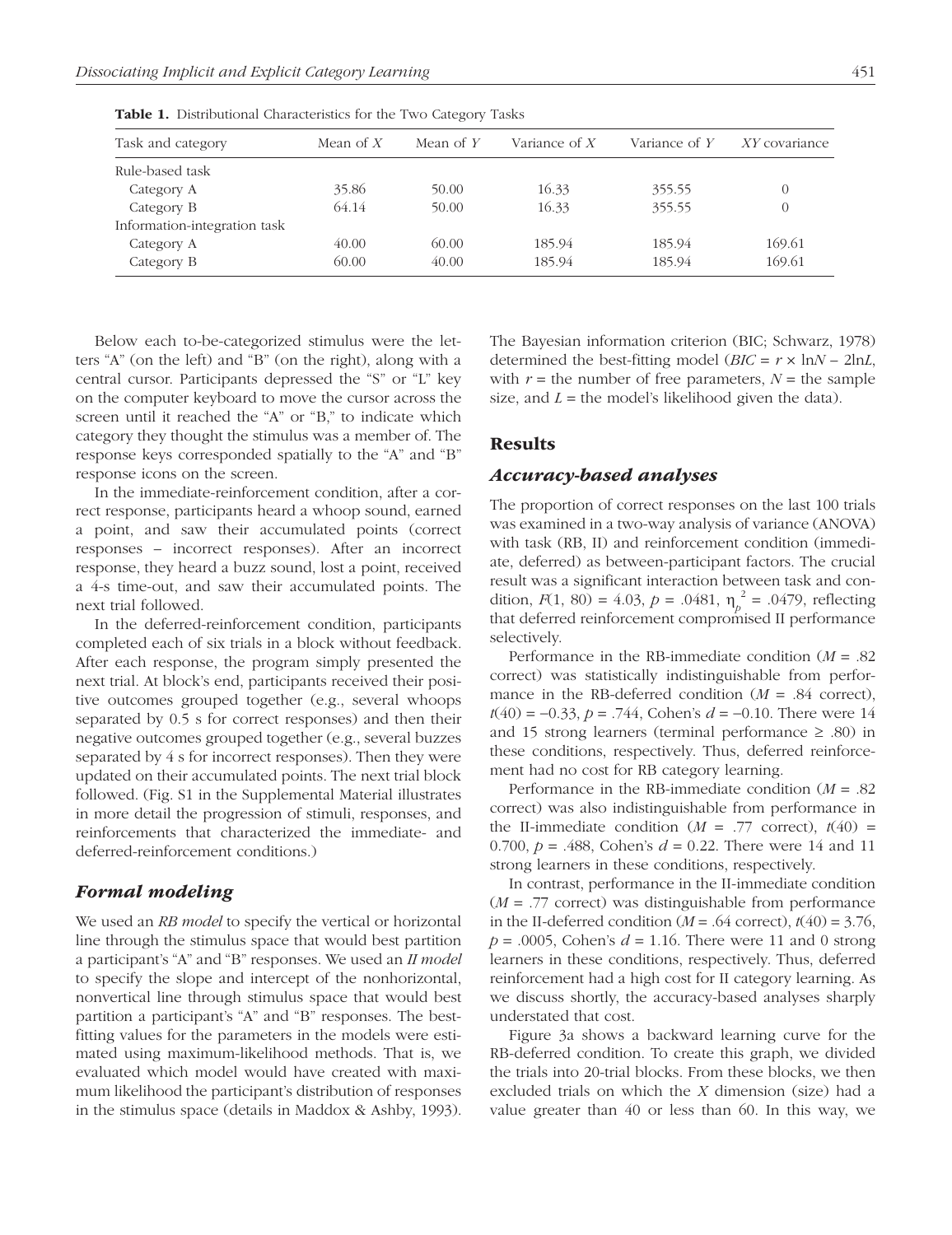

Fig. 3. Backward learning curves: proportion correct as a function of trial block (Block  $0 =$  the block at which the learning criterion was met). The graph in (a) shows the path to rule-based (RB) learning among strong learners in the RB-deferred condition. Analogous graphs were created for performance on the information-integration task, assuming an RB standard of correct and incorrect performance. These graphs reflect the extent to which an RB strategy was used among strong learners who received (b) deferred reinforcement and (c) immediate reinforcement. (See the text for details on how these curves were created.)

accommodated variation in participants' rule criterion near an *X* value of 50, the true category break point. Next, we counted how many of the remaining trials were responded to correctly, scoring as correct an "A" response if *X* was small ( $\leq 40$ ) and a "B" response if *X* was large ( $\geq$ 60). We then found the participants ( $n = 15$ ) who met the criterion of reaching and sustaining .85 accuracy over five consecutive blocks of 20 trials. A relatively strict definition of arrival at criterion was adopted in this case because this analysis excluded the most difficult Category A and Category B trials. We aligned the trial blocks at which participants reached this criterion (Block 0) to depict the path by which they solved the RB task. As the figure shows, RB performance transformed at Block 0 from near chance (.53 correct) to near ceiling (.98). Figure 3a is perfectly intuitive if—and probably only if one assumes the sudden discovery of a category rule. This figure essentially defines the RB category-learning process that the literature has debated.

Figure 3b shows a backward learning curve for the II-deferred condition, but with a twist: We assumed an RB standard of correct and incorrect performance based on Dimension *Y* (density). Specifically, in each 20-trial block, we excluded trials on which *Y* had a value greater than 40 or less than 60. For the remaining trials, we counted as correct an "A" response if *Y* was large ( $\geq 60$ ) and a "B" response if *Y* was small  $( \leq 40)$ . We then found all the participants  $(n = 14)$  who met the learning criterion (.85 accuracy over five consecutive 20-trial blocks) in this rule-focused way and aligned the trial blocks at which they reached this criterion (Block 0) to depict the path by which they chose an RB strategy in their II task. These participants also jumped to rule use suddenly. This is a remarkable result because they were not reinforced for RB learning; they were given an II task with an II reinforcement contingency. Clearly, the reinforcement contingency was not controlling learning. Participants self-chose their RB strategy cognitively, facing the exigency of deferred reinforcement.

We repeated this analysis for participants in the II-immediate condition (Fig. 3c). There was strong learning prior to Block 0 and only a small jump in performance at criterion. Performance fell back down after the criterion blocks to a level continuous with that before criterion. Thus, the arrival at criterion was an artificial, statistical occurrence. The RB strategy was not evident in the II-immediate condition (Fig. 3c), but it emerged strongly in the II-deferred condition (Fig. 3b).

#### *Model-based analyses*

We modeled participants' last 100 trials to determine whether they adopted appropriate decision strategies and whether deferred reinforcement disrupted those strategies or altered them in a theoretically meaningful way. Figure 4a shows the modeling results for 15 RB-immediate participants. (The poor performance of the 6 other participants in this condition was not consistent with RB or II strategies; models for their performance indicated that they had a guessing strategy and no definite decision bound that could be drawn). The 15 decision bounds were primarily organized along the midline of the stimulus space's *X* dimension. Many participants found the RB task's adaptive solution—a one-dimensional size rule.

Figure 4b shows the modeling results for 17 RB-deferred participants (modeling indicated that 4 participants in this condition were guessers). The similarity to Figure 4a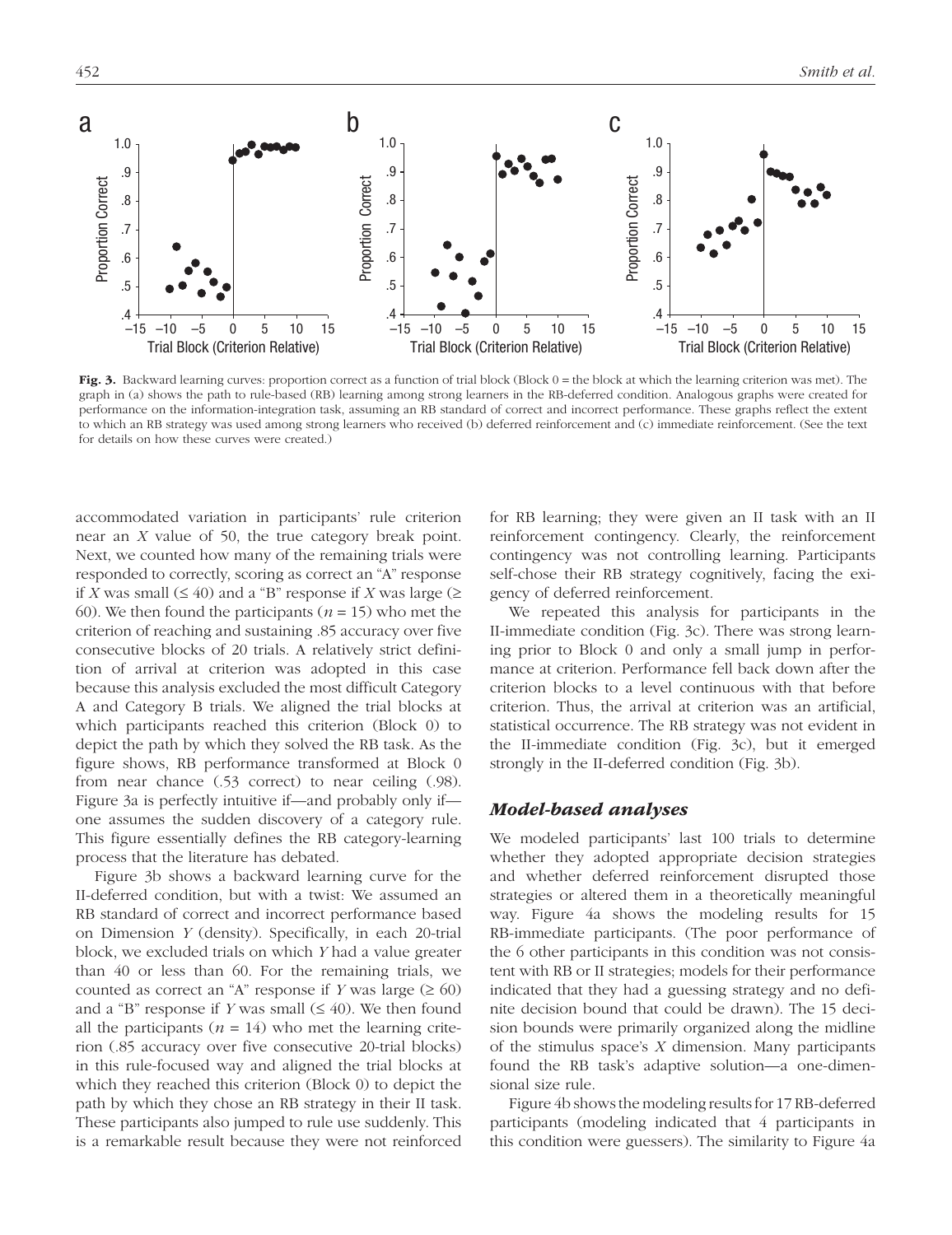

Fig. 4. The decision bounds that provided the best fits to the last 100 responses of participants in the (a) rule-based (RB) condition with immediate reinforcement, (b) RB condition with deferred reinforcement, (c) information-integration (II) condition with immediate reinforcement, and (d) II condition with deferred reinforcement.

is clear-cut. Many of these participants also found the one-dimensional size rule. The model-based and accuracy-based analyses converged to show that RB learning survived deferred reinforcement perfectly intact.

Figure 4c shows the modeling results for 19 II-immediate participants (modeling indicated that 2 participants in this condition were guessers). These decision bounds were generally organized along the stimulus space's major diagonal. Many participants found a way to integrate the informational signals provided by the two stimulus dimensions toward making appropriate category decisions.

Figure 4d shows the modeling results for 18 II-deferred participants (modeling indicated that 3 participants in this condition were guessers). The dissimilarity from Figure 4c is striking. II category learning failed disastrously in the face of deferred reinforcement. There were no decision bounds tracing the stimulus space's major diagonal. There was no appropriate information integration. Instead, participants defaulted to an RB strategy with decision bounds near the midline of Dimension *Y*. Possibly they defaulted to the only categorization process available under deferred reinforcement. They had to hold in mind a description of what they did over the whole trial block, so that the summary feedback—when it finally came—would be informative. As suggested by multiplesystems theory, this description took the form of a one-dimensional rule, not a principle for integrating information across dimensions. Figure 3b confirms these participants' process and point of rule discovery.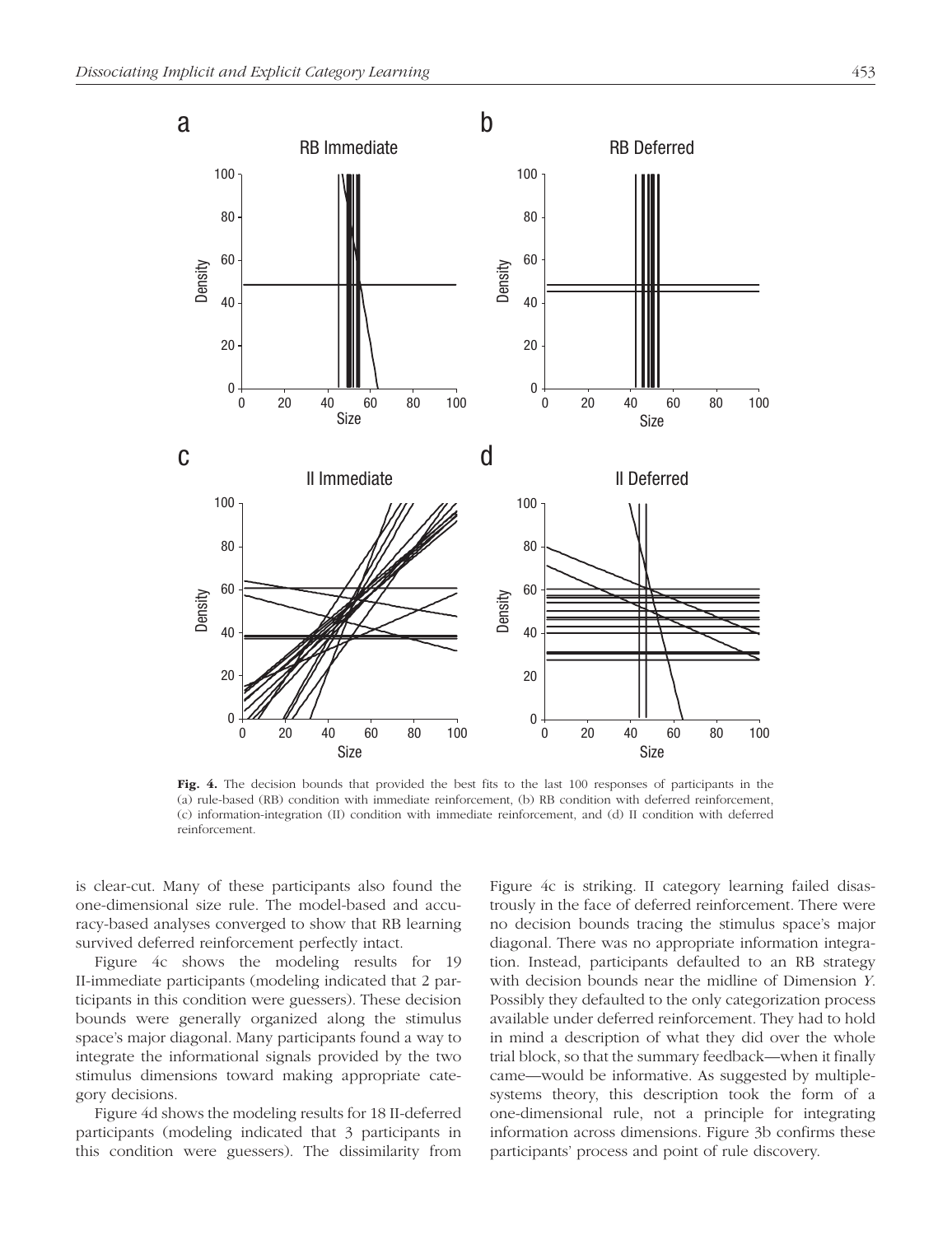This result strengthens our interpretation of the accuracy-based analyses. The .64 accuracy achieved by II-deferred participants definitely does not signify 64% successful II learning. It signifies a heavy reliance on rules—that is, a reliance on the qualitatively wrong information-processing strategy for the II task. There was not 64% II learning in this condition. There was 0% II learning under deferred reinforcement.

## General Discussion

#### *Summary*

The controversy over multiple category-learning utilities is reminiscent of the debate over multiple memory systems. Categorization researchers continue to seek more sharply distinguishing paradigms. We have contributed a new dissociative paradigm here by incorporating the technique of deferred reinforcement from comparative psychology.

We hypothesized that deferred reinforcement should disable associative learning and the II category learning that depends on it. Indeed, deferred reinforcement eliminated II category learning. There may be no comparably strong demonstration in the literature.

We also hypothesized that RB learners hold their category rule in working memory, still allowing its evaluation for adequacy at the end of the trial block when deferred reinforcement finally arrives. This hypothesis was also confirmed. RB learning was unscathed by deferred reinforcement. The demonstration that II learning is fully dependent on trial-by-trial reinforcement, but RB learning is fully independent, supports the multiplesystems view by confirming the operation of qualitatively different category-learning processes in different tasks.

Finally, we hypothesized that—with II category learning disabled by deferred reinforcement—participants might fall back, by necessity, to RB strategies. They would need to maintain in working memory a description of their blockwide strategy so they could interpret the summary feedback when it arrived. According to multiple-systems theory, this working description would be a one-dimensional rule and not an II principle. In fact, confirming multiple-systems theory in another way, II-deferred participants clearly adopted one-dimensional category rules that did not suit their task's II structure.

# *Dissociative frameworks in categorization*

The confirmation of these three hypotheses constitutes one of the strongest RB-II dissociations yet seen. One cannot attribute this dissociation to differential difficulty. We have discussed how RB and II tasks are matched for every aspect of objective difficulty. Our tasks were learned equivalently under immediate reinforcement, which confirms that matching. And the result was not just that II learning worked more haltingly or with greater difficulty under deferred reinforcement. Instead, it did not engage at all—qualitatively—and the difficulty hypothesis cannot explain its complete absence. In addition, RB strategies showed a distinctive learning trajectory (Fig. 3a) that II strategies do not show. The difficulty hypothesis cannot explain that difference either.

The difficulty hypothesis also raises more general concerns. If one defines difficulty by any objective standard, our tasks were matched for difficulty. If one defines difficulty by humans' speed of learning and then uses difficulty to explain humans' speed of learning, the reasoning is circular. If one explains humans' speed of RB learning by an additional process or system that makes RB learning "easier" than II learning, one endorses multiple systems or processes. In the same way, one would not say that procedural learning—as compared with declarative memory—is preserved in amnesia because it is easier. There are more precise and theoretically illuminating things to say.

Nor can one claim that deferred reinforcement simply weakened the reinforcement signal by making it sporadic. In that case, if RB and II learning depended on that signal equivalently, they would have been impaired equivalently. They were not. The demonstration that one learning process is reliant on trial-by-trial reinforcement, and the other is not, supports the multiple-systems view. Moreover, no possible explanation based on the strength of the reinforcement signal can explain why II-deferred participants qualitatively shifted to RB processing. That shift is definitely not what the reinforcement signal was communicating, no matter its strength.

Another feature of the data disconfirms a single-system, exemplar-based explanation. The ability of exemplar models to capture learning trajectories in RB and II tasks has been debated (e.g., Ashby & Ell, 2002; Nosofsky & Kruschke, 2002). Exemplar models fit learning curves through gradual parameter changes. But the change shown in Figure 3a is qualitatively sudden, not gradual. Single-system models cannot fit this qualitative shift, or explain why there was no learning (i.e., no parameter changes) until Block 0, or why learning suddenly exploded at Block 0 (large parameter changes in one block). In contrast, all aspects of Figure 3a flow from assuming the sudden discovery of a category rule.

Our results do support the multiple-systems framework of categorization. Indeed, they instantiate perfectly the current theory of II learning. II category learning is presumably organized around a series of time-critical events that may surround the reinforcement-mediated strengthening of dopamine-related synapses (Ashby,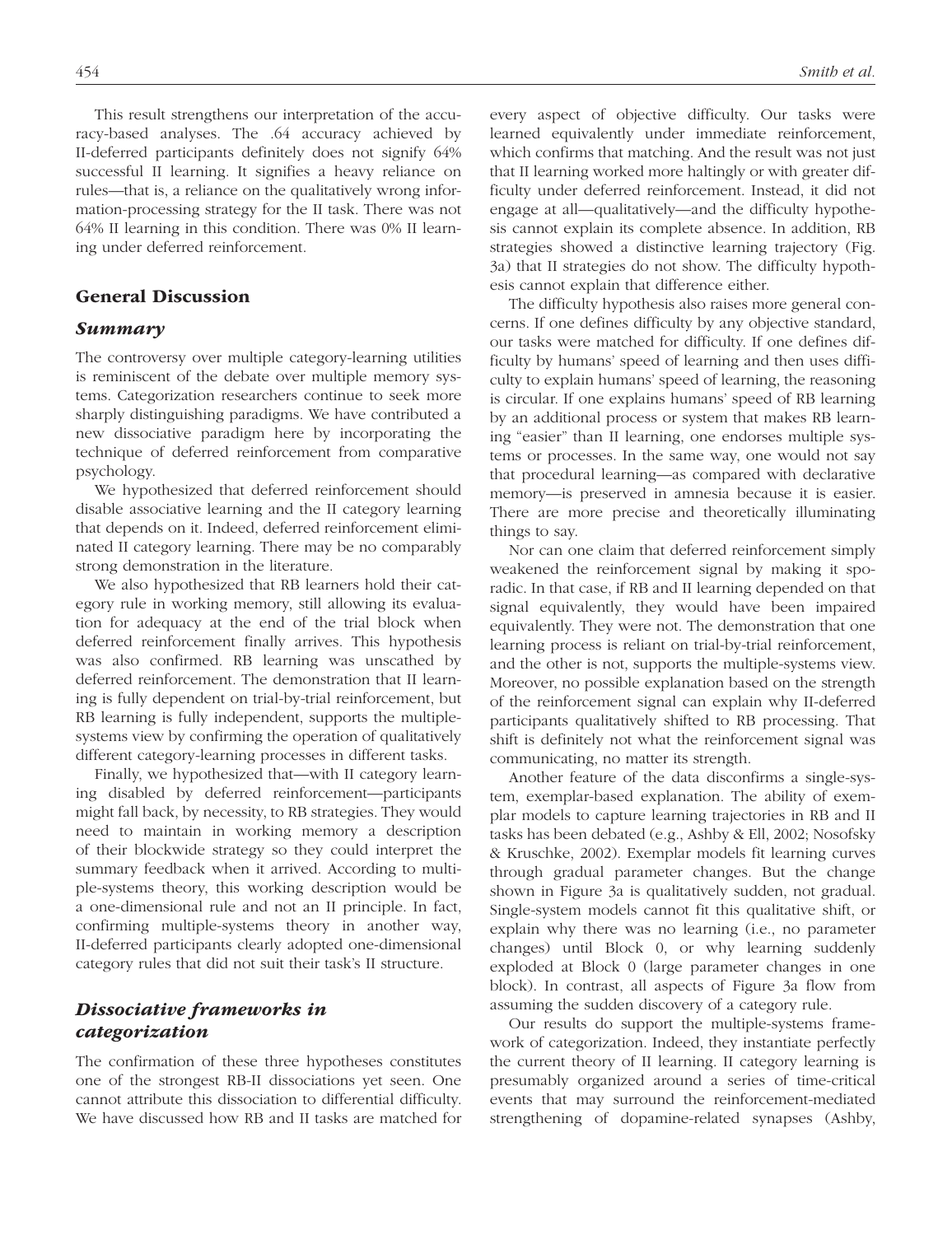Ennis, & Spiering, 2007). II learning cannot survive deferred reinforcement because the time-critical arrival of reinforcement is disrupted.

Our results also instantiate perfectly the current theory of RB learning. RB learning is presumably organized around rules actively held in working memory. RB learning survives deferred reinforcement because it does not depend on any temporal sequence of shaping or conditioning events. RB category knowledge is timeless in a sense because it is constantly available to consciousness. It can be flexibly applied and flexibly updated after a block of trials as well as after a single trial.

The present findings strengthen the functional MRI evidence, the neuropsychological evidence from patients, and results from other RB-II dissociative paradigms. Possibly the present data will bring the debate about RB, II, and multiple category-learning systems nearer to a consensual and collegial conclusion that would further the categorization literature's theoretical development.

# *Adaptive complementarity in categorization*

The multiple-systems framework in categorization points to an elegant division of cognitive labor that is insufficiently appreciated. Through II learning, cognition creates stimulus-response bonds in a sense. Consequences (reinforcements) are the glue for associating adaptive behaviors to stimuli. This system has considerable strengths. It produces stable behavior. It produces the behavior with the highest probability of reinforcement. It slowly, conservatively commits to behavioral solutions. It slowly, conservatively lets behavioral solutions go (through the class of extinction phenomena). It operates preattentionally, out of awareness, which potentially grants it great phylogenetic breadth.

But this system has constraints. It depends on immediate reinforcement, time-critical event sequences, and persistent event repetition. Learning cannot occur off-line or with displacement in time or space from the task's trials. New approaches cannot be chosen instantly at need. Old approaches cannot be replaced instantly at need.

RB learning is a perfect complement to II learning. It is not rigidly time locked. It does not depend on immediate reinforcement or event repetition. Learning can occur off-line and with displacement. Learning and unlearning can occur suddenly at need.

# *The phylogenetic depth of adaptive complementarity*

The adaptiveness of these complementary categorization utilities raises a question concerning their phylogenetic depth that recent research has addressed. Smith, Beran, Crossley, Boomer, and Ashby (2010) found that rhesus macaques (*Macaca mulatta*), like humans, sometimes learn RB tasks much faster than II tasks. Thus, nonhuman primates have some structural components of humans' capacity for explicit categorization and glean some of the benefits of the RB category-learning system, though they may not have all the components of humans' explicit system (e.g., full declarative awareness). Smith et al. (2012) generalized this finding to another large primate group, the New World monkeys.

In contrast, Smith et al. (2011) found that pigeons learned RB and II tasks to the same level at the same speed. In pigeons, the cognitive system may not be strongly committed to dimensional analysis and category rules. Pigeons may lack the explicit-implicit complementarity in categorization that primates possess. Pigeons' performance could shed light on the ancestral vertebrate categorization system from which the categorization system of primates and humans emerged.

## *Conclusion*

The dissociative framework describing explicit and implicit systems of categorization continues to illuminate and enrich the cognitive and comparative literatures on categorization. It guides productive empirical research, generates testable predictions, and expresses important adaptive complementarities among the categorization utilities possessed by humans and some nonhuman species.

#### Author Contributions

J. D. Smith conceived the project and was the article's principal author. F. G. Ashby contributed critical revisions and theoretical insights framing the article. B. A. Church supervised data collection, analysis, and interpretation and contributed critical revisions. J. L. Roeder conducted the article's formal modeling. J. Boomer and A. C. Zakrzewski conducted data collection and statistical analyses and contributed to writing the manuscript. All authors approved the final version of the manuscript for submission.

#### Declaration of Conflicting Interests

The authors declared that they had no conflicts of interest with respect to their authorship or the publication of this article.

#### Funding

The preparation of this article was supported by Grant HD-060563 from the National Institute of Child Health and Human Development (NICHD), by Grant HD-061455 from NICHD, by Grant BCS-0956993 from the National Science Foundation, by Grant P01 NS044393 from the National Institute of Neurological Disorders and Stroke, and by the U.S. Army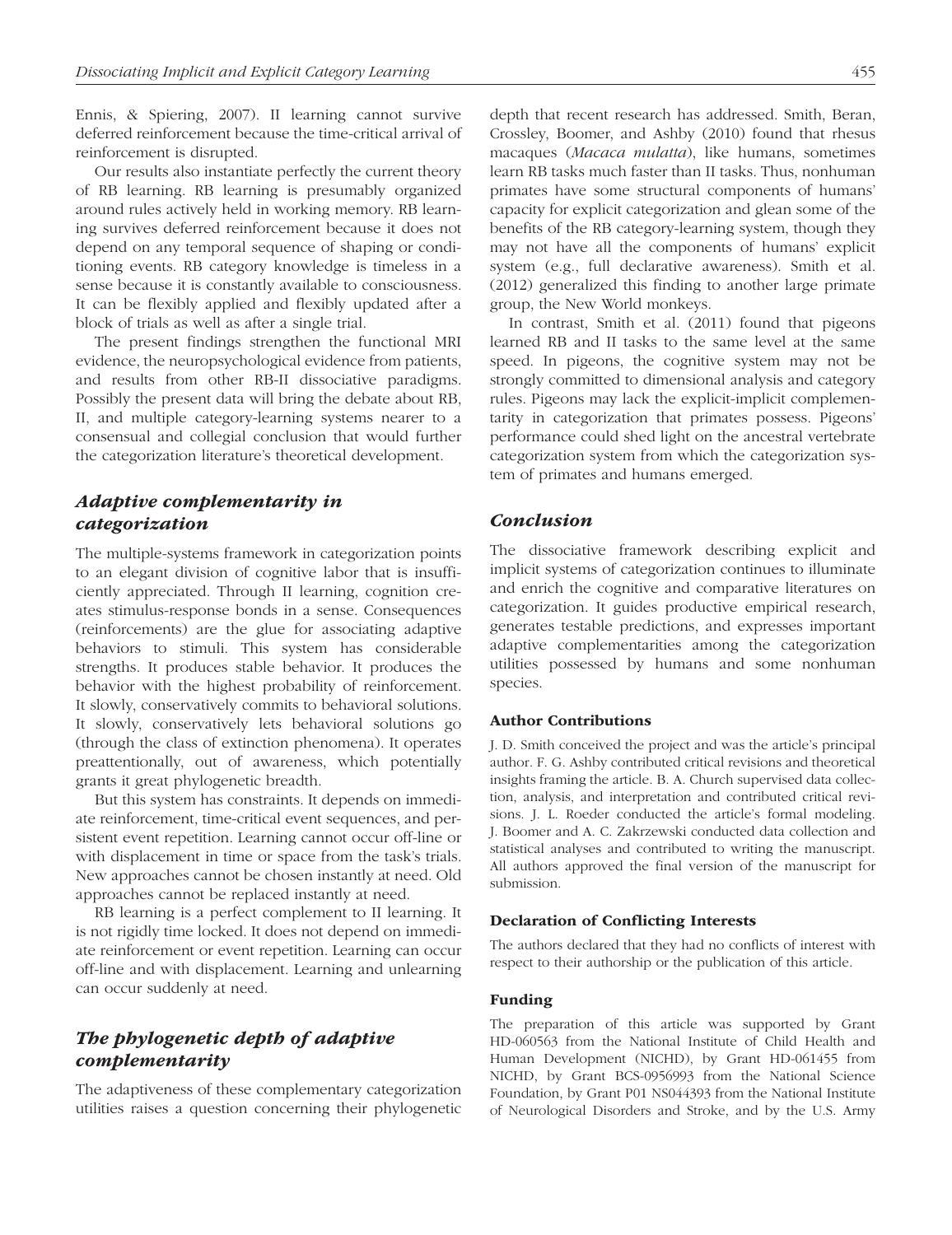Research Office through the Institute for Collaborative Biotechnologies under Grant W911NF-07-1-0072.

#### Supplemental Material

[Additional supporting information may be found at http://pss](http://pss.sagepub.com/content/by/supplemental-data) .sagepub.com/content/by/supplemental-data

#### References

- Ashby, F. G., Alfonso-Reese, L. A., Turken, A. U., & Waldron, E. M. (1998). A neuropsychological theory of multiple systems in category learning. *Psychological Review*, *105*, 442–481.
- Ashby, F. G., & Ell, S. W. (2001). The neurobiology of human category learning. *Trends in Cognitive Sciences*, *5*, 204–210.
- Ashby, F. G., & Ell, S. W. (2002). Single versus multiple systems of category learning: Reply to Nosofsky and Kruschke (2001). *Psychonomic Bulletin & Review*, *9*, 175–180.
- Ashby, F. G., Ennis, J. M., & Spiering, B. J. (2007). A neurobiological theory of automaticity in perceptual categorization. *Psychological Review*, *114*, 632–656.
- Ashby, F. G., & Maddox, W. T. (2010). Human category learning 2.0. *Annals of the New York Academy of Sciences*, *1224*, 147–161.
- Ashby, F. G., Maddox, W. T., & Bohil, C. J. (2002). Observational versus feedback training in rule-based and informationintegration category learning. *Memory & Cognition*, *30*, 666–677.
- Ashby, F. G., & O'Brien, J. B. (2005). Category learning and multiple memory systems. *Trends in Cognitive Sciences*, *2*, 83–89.
- Ashby, F. G., Queller, S., & Berretty, P. M. (1999). On the dominance of unidimensional rules in unsupervised categorization. *Perception & Psychophysics*, *61*, 1178–1199.
- Ashby, F. G., & Valentin, V. V. (2005). Multiple systems of perceptual category learning: Theory and cognitive tests. In H. Cohen & C. Lefebvre (Eds.), *Handbook of categorization in cognitive science* (pp. 547–572). New York, NY: Elsevier.
- Blair, M., & Homa, D. (2003). As easy to memorize as they are to classify: The 5-4 categories and the category advantage. *Memory & Cognition*, *31*, 1293–1301.
- Brooks, L. R. (1978). Nonanalytic concept formation and memory for instances. In E. Rosch & B. B. Lloyd (Eds.), *Cognition and categorization* (pp. 169–211). Hillsdale, NJ: Erlbaum.
- Cook, R. G., & Smith, J. D. (2006). Stages of abstraction and exemplar memorization in pigeons' category learning. *Psychological Science*, *17*, 1059–1067.
- Erickson, M. A., & Kruschke, J. K. (1998). Rules and exemplars in category learning. *Journal of Experimental Psychology: General*, *127*, 107–140.
- Feldman, J. (2000). Minimization of Boolean complexity in human concept learning. *Nature*, *407*, 630–633.
- Fukunaga, K. (1972). *Introduction to statistical pattern recognition*. New York, NY: Academic Press.
- Homa, D., Sterling, S., & Trepel, L. (1981). Limitations of exemplar-based generalization and the abstraction of categorical information. *Journal of Experimental Psychology: Human Learning and Memory*, *7*, 418–439.
- Knowlton, B. J., & Squire, L. R. (1993). The learning of categories: Parallel brain systems for item memory and category knowledge. *Science*, *262*, 1747–1749.
- Maddox, W. T., & Ashby, F. G. (1993). Comparing decision bound and exemplar models of categorization. *Perception & Psychophysics*, *53*, 49–70.
- Maddox, W. T., & Ashby, F. G. (2004). Dissociating explicit and procedural-learning based systems of perceptual category learning. *Behavioural Processes*, *66*, 309–332.
- Maddox, W. T., Ashby, F. G., & Bohil, C. J. (2003). Delayed feedback effects on rule-based and information-integration category learning. *Journal of Experimental Psychology: Learning, Memory, and Cognition*, *29*, 650–662.
- Maddox, W. T., & Ing, A. D. (2005). Delayed feedback disrupts the procedural-learning system but not the hypothesistesting system in perceptual category learning. *Journal of Experimental Psychology: Learning, Memory, and Cognition*, *31*, 100–107.
- Medin, D. L., & Schaffer, M. M. (1978). Context theory of classification learning. *Psychological Review*, *85*, 207–238.
- Minda, J. P., & Smith, J. D. (2001). Prototypes in category learning: The effects of category size, category structure, and stimulus complexity. *Journal of Experimental Psychology: Learning, Memory, and Cognition*, *27*, 775–799.
- Murphy, G. L. (2003). *The big book of concepts*. Cambridge, MA: MIT Press.
- Newell, B. R., Dunn, J. C., & Kalish, M. (2010). The dimensionality of perceptual category learning: A state-trace analysis. *Memory & Cognition*, *38*, 563–581.
- Nosofsky, R. M. (1987). Attention and learning processes in the identification and categorization of integral stimuli. *Journal of Experimental Psychology: Learning, Memory, and Cognition*, *13*, 87–108.
- Nosofsky, R. M., & Johansen, M. K. (2000). Exemplar-based accounts of multiple-system phenomena in perceptual categorization. *Psychonomic Bulletin & Review*, *7*, 375–402.
- Nosofsky, R. M., & Kruschke, J. K. (2002). Single-system models and interference in category learning: Commentary on Waldron and Ashby (2001). *Psychonomic Bulletin & Review*, *9*, 169–174.
- Nosofsky, R. M., Stanton, R. D., & Zaki, S. R. (2005). Procedural interference in perceptual classification: Implicit learning or cognitive complexity? *Memory & Cognition*, *33*, 1256–1271.
- Rosseel, Y. (2002). Mixture models of categorization. *Journal of Mathematical Psychology*, *46*, 178–210.
- Schwarz, G. (1978). Estimating the dimension of a model. *Annals of Statistics*, *6*, 461–464.
- Smith, J. D., Ashby, F. G., Berg, M. E., Murphy, M. S., Spiering, B., Cook, R. G., & Grace, R. C. (2011). Pigeons' categorization may be exclusively nonanalytic. *Psychonomic Bulletin & Review*, *18*, 422–428.
- Smith, J. D., Beran, M. J., Crossley, M. J., Boomer, J., & Ashby, F. G. (2010). Implicit and explicit category learning by macaques (*Macaca mulatta*) and humans (*Homo sapiens*). *Journal of Experimental Psychology: Animal Behavior Processes*, *36*, 54–65.
- Smith, J. D., Beran, M. J., Redford, J. S., & Washburn, D. A. (2006). Dissociating uncertainty states and reinforcement signals in the comparative study of metacognition. *Journal of Experimental Psychology: General*, *135*, 282–297.